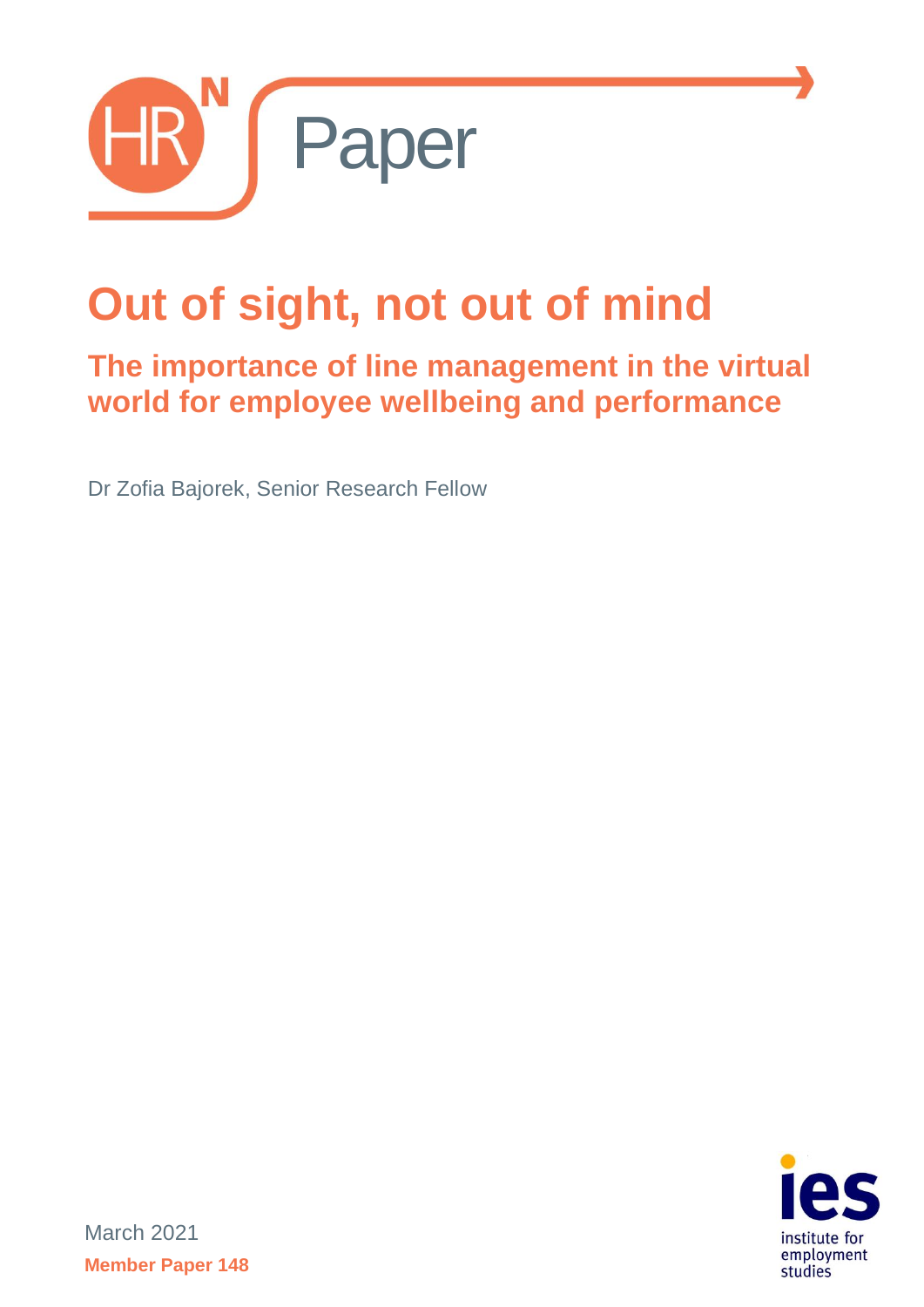## **Institute for Employment Studies**

IES is an independent, apolitical, international centre of research and consultancy in public employment policy and HR management. It works closely with employers in all sectors, government departments, agencies, professional bodies and associations. IES is a focus of knowledge and practical experience in employment and training policy, the operation of labour markets, and HR planning and development. IES is a not-for-profit organisation.

#### **The IES HR Network**

This report is the product of a study supported by the IES HR Network, through which members finance, and often participate in, applied research on employment issues. Full information on Network membership is available from IES on request, or at [www.employment-studies.co.uk/network.](http://www.employment-studies.co.uk/network)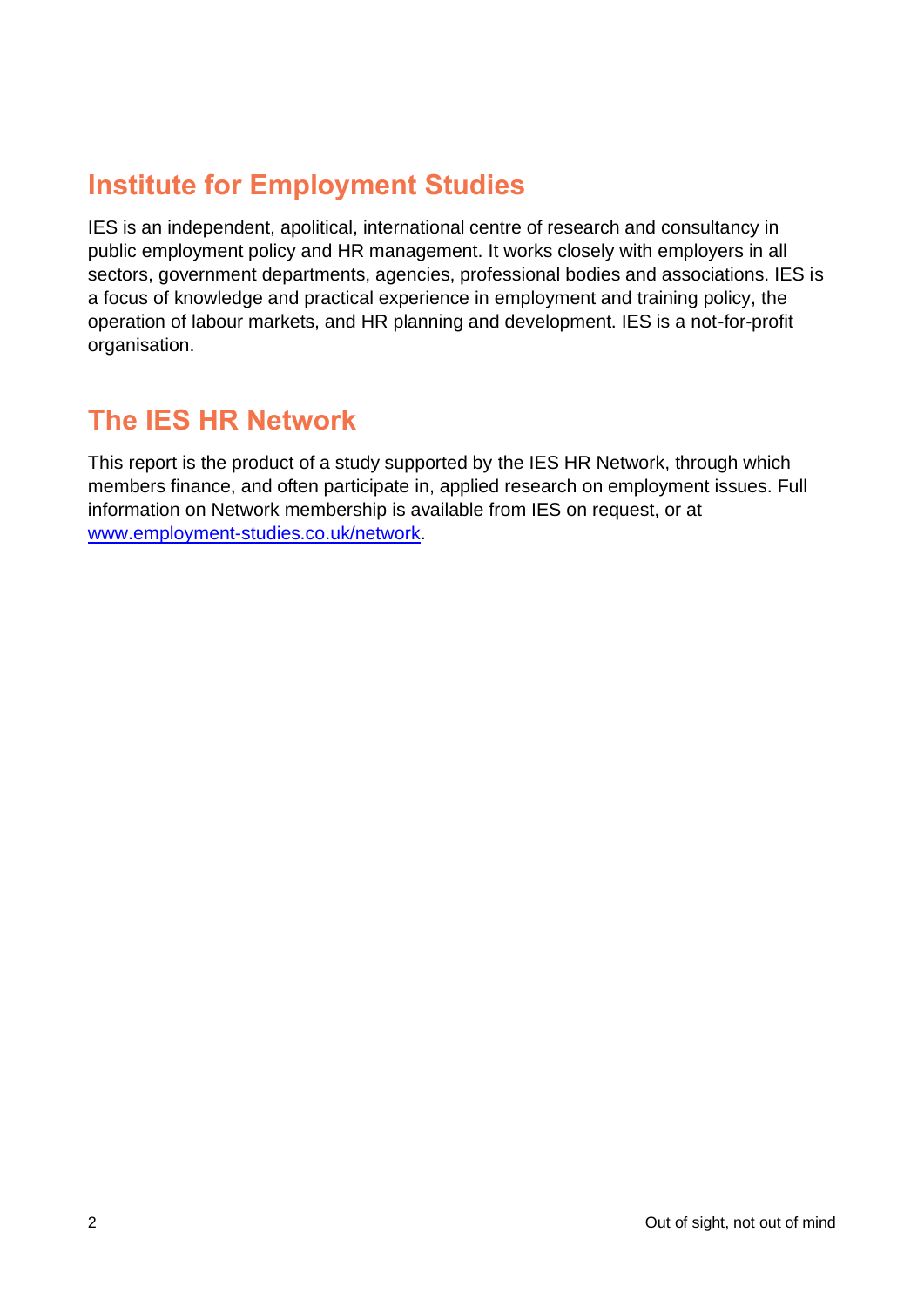*'The Covid-19 crisis is the ultimate test of management and leadership – a sudden, dramatic, life-threatening upheaval, where the outcomes are uncertain. In this extraordinarily difficult time, the value of great management and leadership is being demonstrated every day…Poor decision making during this period will not be quickly forgotten.' (Chartered Management Institute, 2020)*

#### **Introduction**

The Covid-19 pandemic resulted in a significant and rapid shift in how and where work is done. The mandated lockdown, and the government enforcing working from home where possible to reduce the virus transmission (Belzunegui-Eraso and Erro-Garcés, 2020), had an impact on everyday organisational operations, but also changed relationships between line managers and their employees. This change has a number of implications for management skills and practices with potential knock-on effects for employee wellbeing and productivity. How managers adapt to these remote conditions is important for organisations to consider (Contreras et al, 2020).

Evidence suggests that even before the pandemic line managers were 'squeezed' as a result of the expansion of tasks they undertake beyond traditional supervisory roles (Bajorek, 2020). A line manager's role is pivotal for both employee wellbeing and organisational performance, but if 'squeezed' too much it can also be detrimental for their own wellbeing.

The purpose of this paper is to discuss the implications of the Covid-19 pandemic and the resultant lockdown for management practices, the employment relationship and wellbeing, and provide evidence-based recommendations for line managers and HR.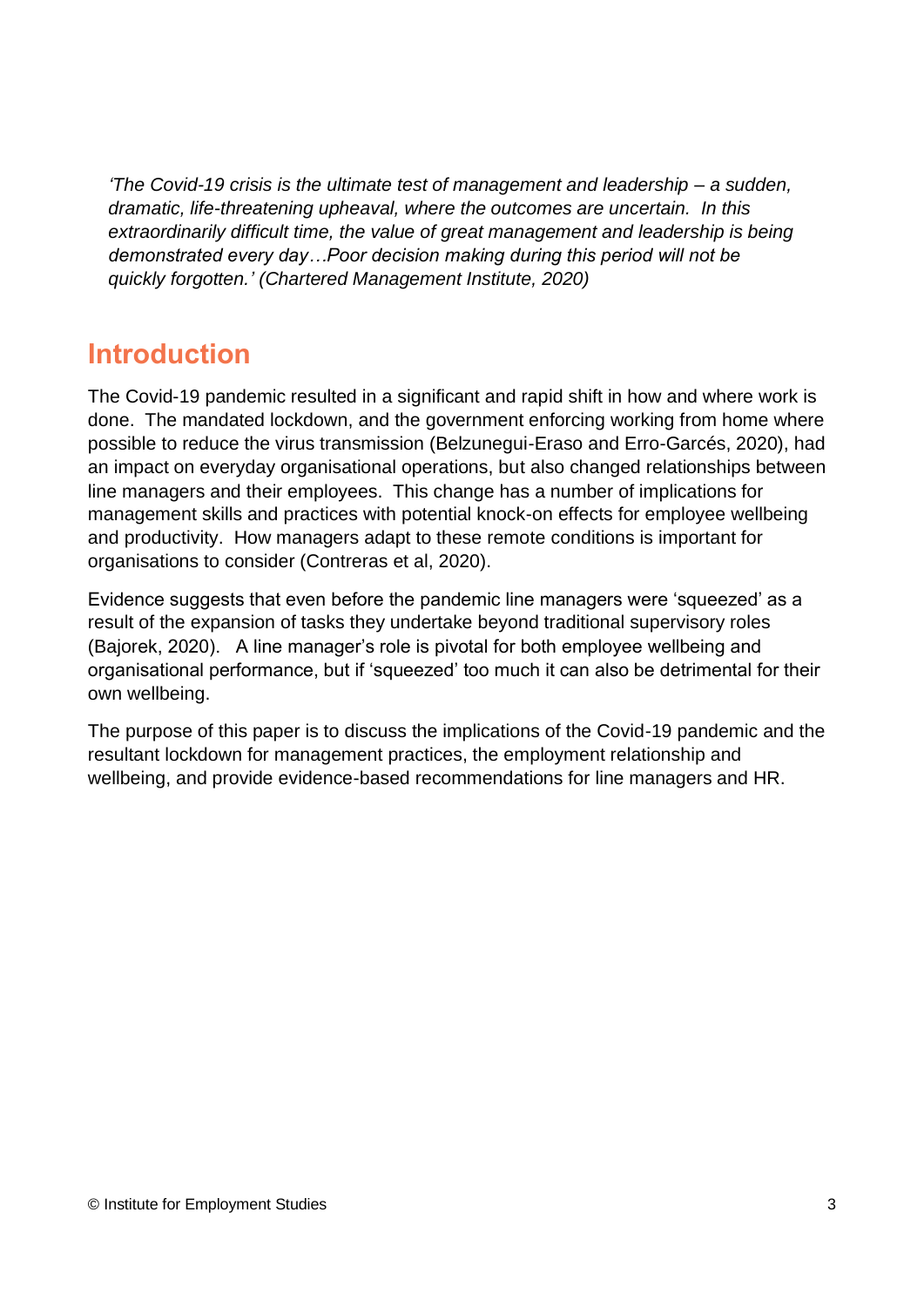## **Teleworking and Covid-19**

Telework, the practice where employees can work at a site (or sites) remote from their office or workplace for at least part of the week (Lamond et al., 2003), is not new. The Office of National Statistics (ONS) estimated that in the UK before the lockdown, 12 per cent of working adults worked regularly or sometimes at home. However, a month after lockdown was introduced, the proportion of adults working from home in the UK had risen to 44 per cent, representing a major shift in working patterns. Teleworking for those not 'key workers' became the norm, but with a big difference to pre-pandemic times: there was a lack of volition. Employees did not have the choice to work from home and had to adjust to balancing working from home with caring responsibilities, negotiating technological difficulties remotely, using different or unfamiliar communication platforms, trying to remain productive with increasing concerns around the economy, job insecurity and the implications of what could happen if they caught the virus.

Factors for the promotion of telework include:

- **●** helping organisations to attract and retain top talent,
- **●** diversification of the workforce,
- **●** allowing employee flexibility,
- **●** less absenteeism,
- **●** greater organisational commitment, and
- **●** improved organisational performance (Greer and Payne, 2014).

Although advocates of teleworking focus on how flexible work practices can modernise and enhance the workplace, it may also present challenges to individual teleworkers, managers and organisations (Dahlstrom, 2013). An organisation's culture is important in determining whether teleworking would 'fit' as a common working practice, and having a culture of trust, openness and flexibility enables the transition to teleworking practices to take place more easily (Lamond et al., 2003).

Apparent risks to teleworking are:

- **●** social isolation from work teams, which could result in employees becoming disconnected from the work environment, leading to reduced performance and demotivation (Wojcak et al, 2016);
- an increase in work-home conflicts, especially if work has an impact on private life demands;
- **●** skill requirements teleworking requires greater personal organisational skills and could be more suitable for those who can 'self-organise' and successfully allocate their time (Contreras et al, 2020).

Bentley (2014) noted the benefits of teleworking were realised when employees had managerial support to mitigate against any potential negative implications of social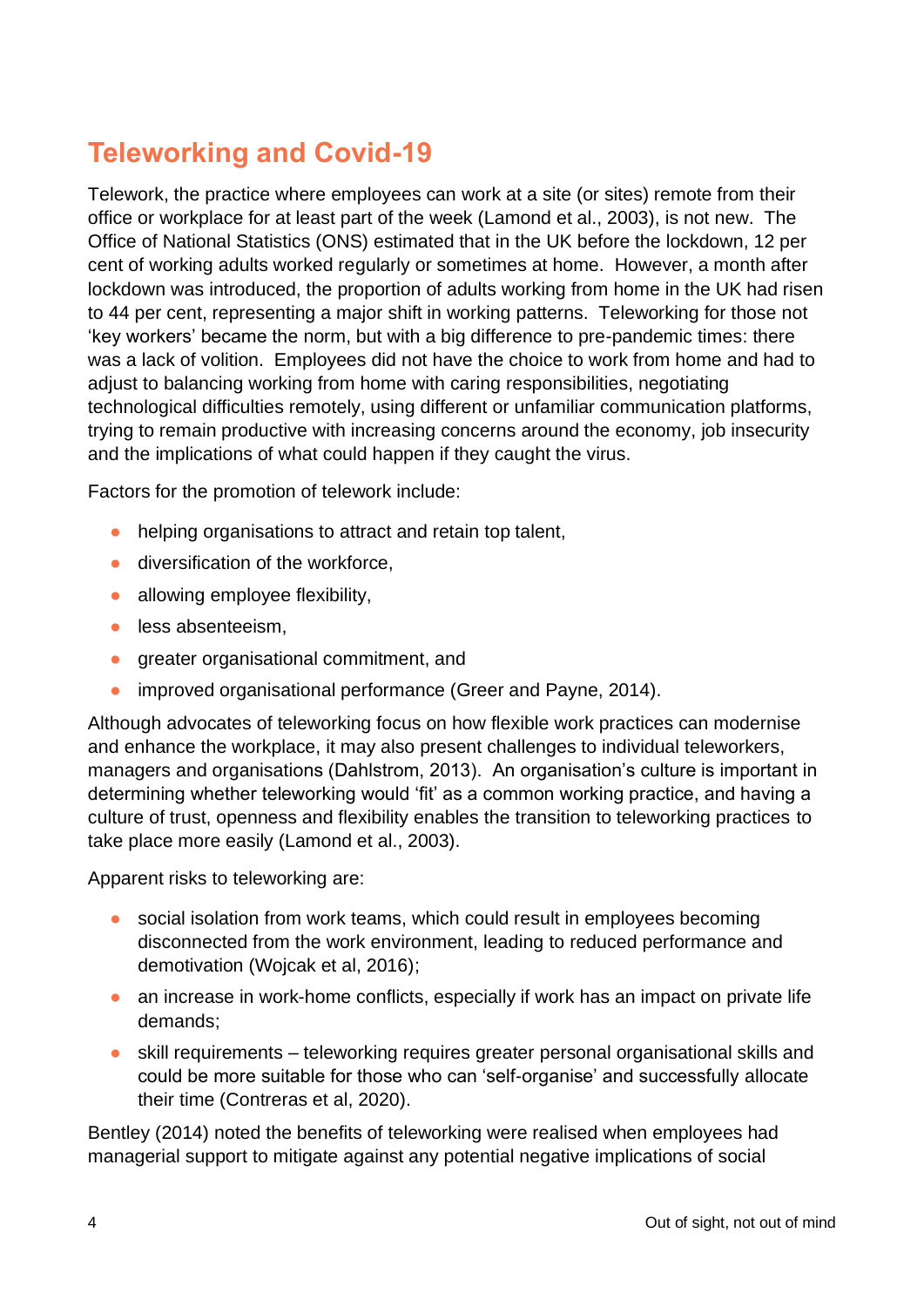isolation, stress and work-life conflicts. So how can line managers best manage in these virtual times?

#### **Line management in the virtual world**

Research from the start of the pandemic found that the shift to teleworking could have implications for employee wellbeing (Bajorek, Bevan and Mason, 2020). Social contact was a factor that determined the experience of working from home (Bentley et al., 2016), and employees who had more contact with their line manager reported significantly higher levels of organisational commitment and job satisfaction. There was also evidence that this extra contact may have added extra pressure to the already squeezed line manager role, as survey respondents with managerial responsibilities reported lower levels of worklife balance and job satisfaction in comparison with those who did not manage anyone. This suggests that the range of responsibilities that line managers have, especially in ensuring a positive employee relationship, were amplified during this time.

Quisenberry (2018) argued that management of people and teams has never been easy, but further problems can arise when teams go virtual as managers must adopt new and more complex methods of communication. People do prefer to have face-to-face conversations (Hiemstra, 1982), which allows for subtle facial and body language cues, the use of the voice, pitching tone and intonation that may not transfer easily virtually. This does not mean that over time managers will not learn how to adjust to alternative cues and ways to effectively express themselves in a virtual environment, but this is an added layer to an already multi-faceted role. Line managers must still manage an individual's performance, implement solutions when necessary and have a vital role in establishing the organisation's shared vision, corporate values and organisational goals (Flood, 2019). This must be done in a way where trust is maintained, and where wellbeing is considered. So, it is not necessarily the technological skills that managers need to operate virtually (although this is useful), but the right people management skills which, it can be argued, is a harder challenge (Hutchinson and Purcell, 2007).

So, what skills do line managers need to have? Researchers have questioned whether 'emotional intelligence' can help a manager's performance, and consequently have a positive impact on the wellbeing and productive capacity of those they manage (Donaldson-Fielder et al., 2004; Kerr et al., 2005; Quisenberry, 2018).

Emotional intelligence has been defined as:

*'The ability to perceive and express emotion, assimilate emotion in thought and understand and reason with emotion and regulate emotion in self and others'(Meyer et al., 2004, page 401).*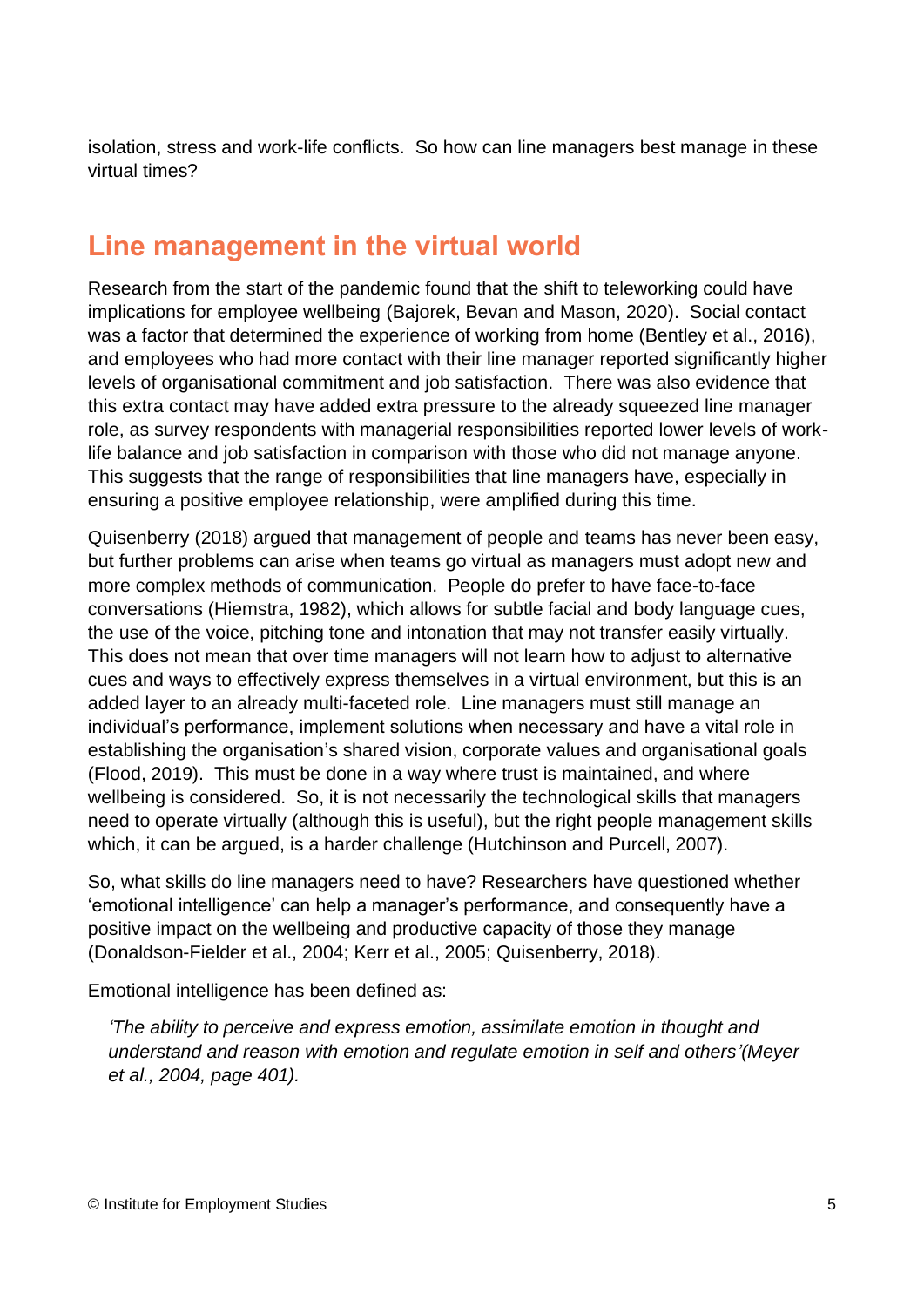Having a high level of emotional intelligence is important, as it enables managers to identify the emotions of those around them, understand others and their social context, judge what an employee's emotional reactions can be in a given situation; and help managers interact with employees. Importantly it also means that managers can control their own emotions, support staff when needed and develop the employment relationship through which they are able to motivate staff. A manager's emotional intelligence plays an important role in the effectiveness and quality of social interactions; and in their ability to respond flexibly to changes in work and social environments, build supportive networks and take appropriate action (Kerr et al., (2005).

Having managers with emotional intelligence seems more important now than ever as employees adjust to the drastic changes in how and where they are working, as well as the continued uncertainty caused by the pandemic and government restrictions. Employees are experiencing these changes differently, which can result from how they have adjusted to their new 'person-environment fit' (Kristoff, 1996). Person-environment fit suggests individuals are attracted to and select to work at organisations where the culture matches their own beliefs and values. Where a person-environment fit is maximised, this will enhance job satisfaction, employee engagement and wellbeing (Carnevale and Hatak, 2020).

There are many ways through which this person-environment fit has been disrupted by the pandemic. The sudden shift and limitations to physical social interactions through not being physically present in the workplace could, for some, result in an incongruence to an employee's person-environment fit. It is therefore important for managers to recognise if this occurs and understand what could be implemented to help 're-balance' the fit, by introducing virtual social opportunities (both formal and informal) and maintaining frequent communication. Although these interventions could go some way to help reduce the misfit of social imbalance, for some it may only serve to further exacerbate the nature of the lockdown, and leave employees further pining for social interactions they previously experienced at work (Fetters, 2020). For managers with high levels of emotional intelligence, this recognition that employees may be having different experiences and stressors will be easier, and they will also have a greater willingness to address the situation.

Similarly, managers with high levels of emotional intelligence may be more attentive to employees who may be disproportionately affected by their new working environments (Carnevale and Hatak, 2020). For many, working from home has led to work-home conflicts, whether that be through childcare and home-schooling, elderly care or both, creating inter-role conflicts and additional pressures. These added demands can have a negative impact on an employee's productive capacity and their wellbeing. Having a manager who not only recognises these added pressures, but is aware of organisational policies that can be implemented to support them, is essential. To help employees adjust to a better person-environment fit, line managers may recognise the importance of giving employees increased autonomy over when and how they work and manage their time, or ask whether more flexible working patterns may alleviate pressures. When line managers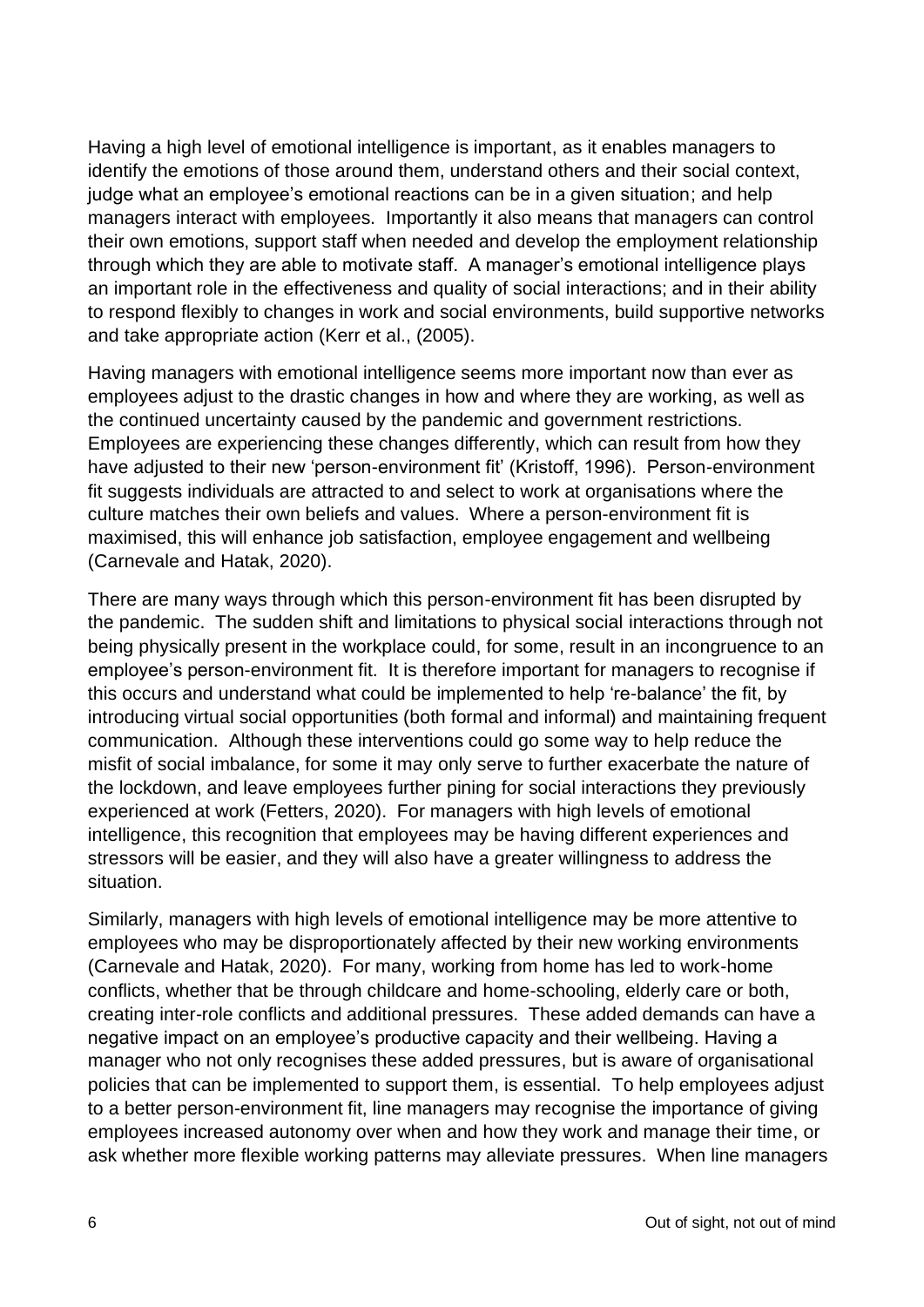initiate such conversations it highlights their recognition of work-family pressures caused by the pandemic, and their willingness to help when and where needed.

#### **What can line managers do to improve wellbeing virtually?**

*'At a time of crisis, leaders and their organisations will be judged on their ability to navigate challenging circumstances in a responsible way – that means, not just triaging their organisations but looking at how they do so; how they decide to 'share the pain' between staff, shareholders, suppliers and others, and how they make people feel as they do so.' (Chartered Management Institute, 2020)*

Research has been undertaken to understand the strategies that line managers can undertake to help support those whom they manage, meet their expectations and enhance their wellbeing when teleworking (Poulsen and Ipsen, 2017).

- **●** *Communication:* Employees often report that communication is key taking into consideration when and how often contact is made. Employees thought it was important for managers to initiate communication, to highlight they were available and ready to help (be that related to project work or a wellbeing issue) when needed. Regular contact is important to show that employees have not been forgotten (out of sight does not mean out of mind), and a positive employment relationship can be maintained.
- **●** *Listening:* Listening to what employees are saying is important and related to regular communication. In 'normal' face-to-face communication, the subtlety of spoken language and body language provide better clues about how employees are really feeling. When using more digital communication, it is more important to both listen to what is being said, and also to what employees are not saying. Everyone should feel they have been listened to, and for a good conversation to occur line managers may have to be exploratory to understand a source of anxiety, explore performance issues and gain full knowledge of what employees are currently experiencing (Hirsh, 2018). This can be more time-consuming, but it is time well spent.
- **●** *Trust:* Trust was considered important by managers and employees as being key for honest and open communication. Developing trust also led to the development of work autonomy, meaning tasks could be done flexibly to fit around individual experiences. Trust had to work both ways for virtual management to be effective.
- **●** *Understanding of current circumstances:* Employees have been differentially affected by the pandemic. Home-working circumstances vary dependent on living conditions, extra caring responsibilities, job role and previous experience of working from home. It is extremely helpful for managers to be aware of employee work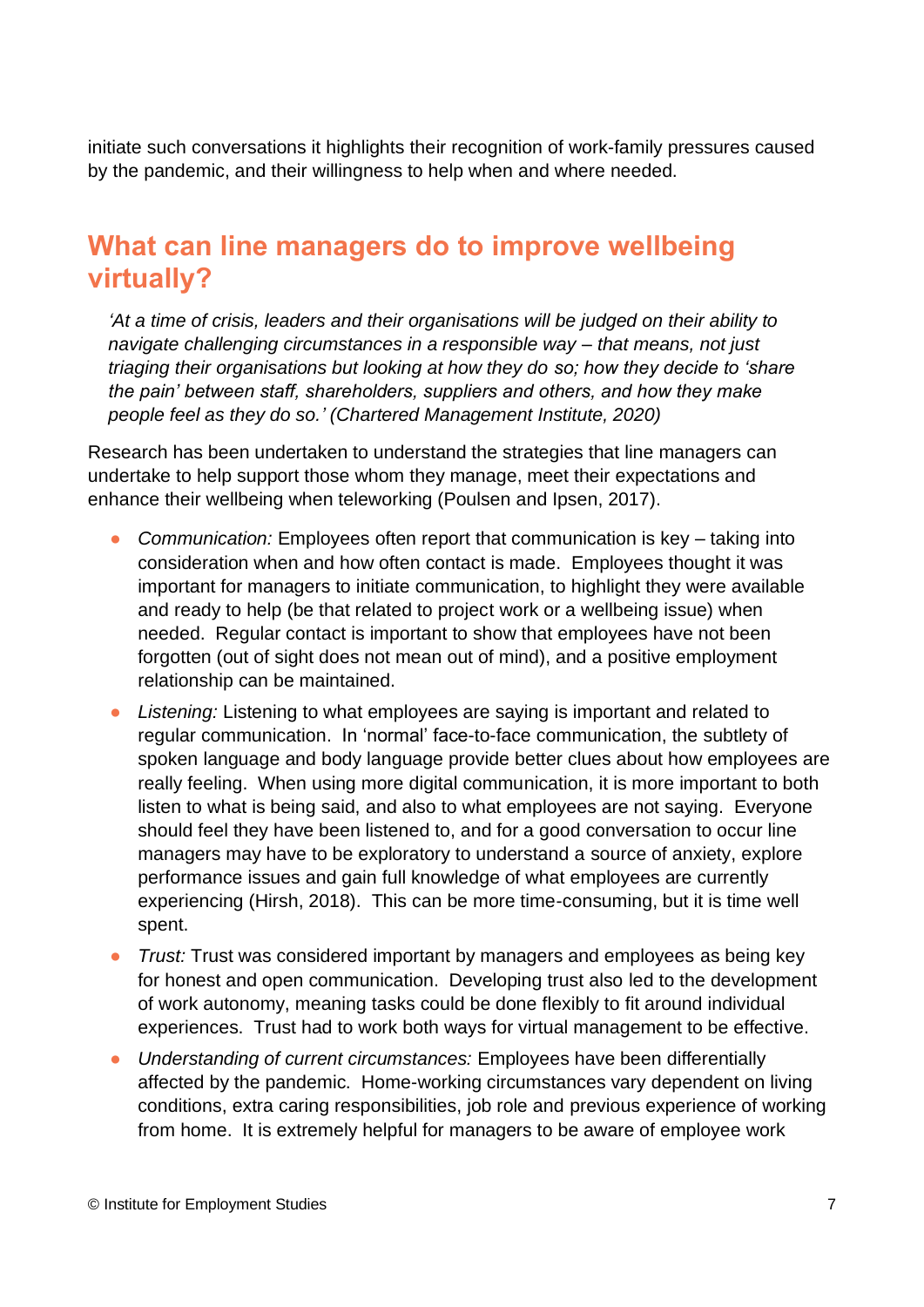circumstances, as frustrations may arise if these are not adequately acknowledged. Establishing regular contact and trusting relationships will make this easier.

- **●** *Establishing clear goals and objectives:* One outcome of teleworking is the potential reduction in the quality of information passed between managers and employees about organisational policies, changes in organisational structures, work roles and tasks. Establishing clear goals and objectives and the implementation of reporting systems to prevent any reduced clarity is important (Daniels, 2000). This may include creating communication channels with project teams and colleagues who may provide additional support. Helping employees to understand what is expected of them, allowing them input into any goal-setting or work priorities is an important dimension of effective performance and development conversations (Hirsh, 2018), but can also lead to a positive sense of autonomy and wellbeing.
- *Feedback:* Providing feedback helps employees to understand how they are doing and receive recognition for the work they have completed (which could provide further motivation to continue working to the same standards), and highlights areas for improvement (Hirsh, 2018). Managers can use various communication methods to give feedback to employees, but when teleworking it is important that feedback continues to avoid further uncertainty regarding performance outcomes (Poulsen and Ipsen, 2017).
- **●** *Consider physical working conditions:* Poor physical working conditions or homeworking set-ups can result in reduced physical wellbeing (which could lead to reduced emotional and mental health). Strategies to help reduce the implications of this include referrals to HR or Occupational Health (OH) to undertake workplace assessments to see what other equipment may be needed to help with working from home. Some organisations may also provide a budget allocation if employees have had to purchase additional equipment to work from home effectively.
- **●** *Considerations of mental health:* Major changes in working patterns and routines, alongside other anxieties resulting from the pandemic can affect both employee and employer mental health. Line managers are in the best place to spot any changes in employee behaviour, and should be ready to provide support and signpost employees to relevant sources for further help (eg Employee Assistance Programmes, charities, OH). However, it is also important that managers are aware of the impact of these changes in circumstances on their own mental health, so they are in a suitable position to help employees when needed. Line managers at this time are also experiencing changes in their working patterns, and being the 'squeezed middle' they are also faced with many complex decisions and competing roles. The addition of virtual management may make some of these roles harder to complete (Zeike et al, 2019). Pressures of increased digitisation of work has been found to have an adverse impact on managerial wellbeing because of increased demands, indicating that line manager mental health should be considered important also.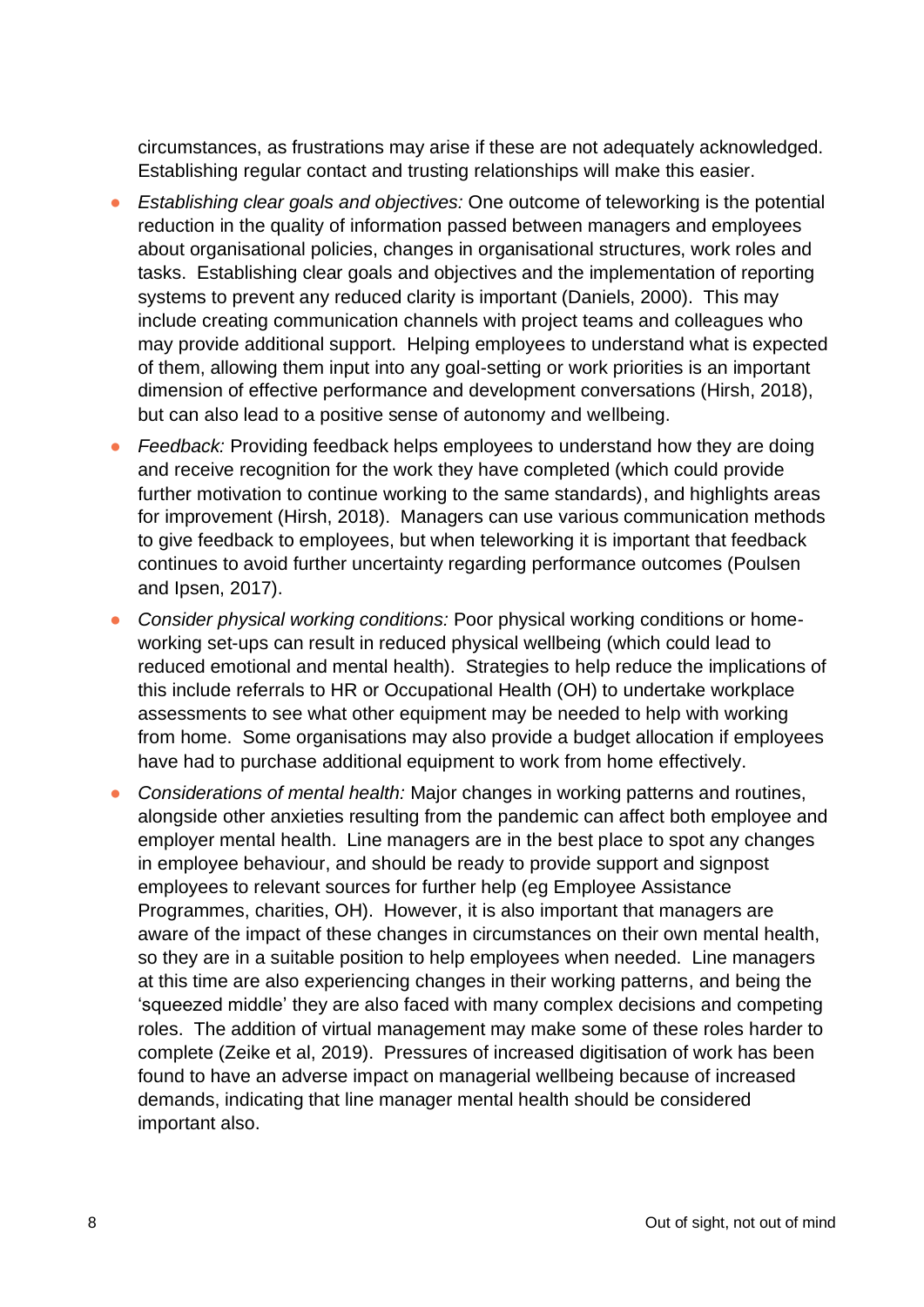Implications of poor line management have previously been discussed (Bajorek, 2020), but line management in the virtual world clearly brings additional challenges that some managers may not be adequately prepared for. If, as a consequence of the Covid-19 pandemic, hybrid working patterns will become more common if employees have adjusted and are able to productively work from home, this leads to questions regarding what organisations should be doing to help line managers with any additional managerial challenges this will bring.

#### **What can HR do to support line managers?**

*'On a day to day basis, it's typically line managers who are at the forefront of managing the complex range of organisational factors affecting people's wellbeing at work…but this expectation is not always matched by adequate investment in their skills and capabilities. Too few employers provide an effective framework to ensure that managers can play the positive role that's needed to support wellbeing.' (CIPD, 2020)*

It is clear that line managers are important, but there are concerns they are not being provided with the resources that are necessary to be effective. So, what can HR do to support line managers?

*Training:* If teleworking is to become more popular and routine in everyday organisational life, then appropriate line management training would be required to help managers develop the skills needed to be effective (Lamond et al., 2003). Line management training suitable for managing teleworkers includes communication; self-management; time management; health, safety and wellbeing; and company policies regarding off-site working, just to name a few (Salmon et al., 2000). HR must prioritise the training of line managers (including how to manage digitally). A recent CIPD (2020) survey suggests that less than three-fifths (56 per cent) of organisations train their line managers in absence management, and only half (51 per cent) train their managers to support employees with mental ill health. The survey also found that 31 per cent of respondents agreed managers were confident to have discussions and signpost staff to expert services if help was needed, and only 25 per cent of managers were confident and competent to spot the early warning signs of mental ill health. Thus further line management training is key.

*Clarify line manager expectations:* It is not solely the lack of training that has implications for management effectiveness, and organisations must not fall into the 'training trap'. Line managers often face unmanageable workloads and face increasing pressures to deliver to tight deadlines and targets. Line manager 'bandwidth' is constrained with ever increasing demands (potentially more stretched as a consequence of the pandemic), with reduced support from HR, often leaving managers feeling dumped upon (Harris et al., 2002). Managers have picked up roles that were HR's remit (absence management, reward management, training) which could compromise their ability to perform to their full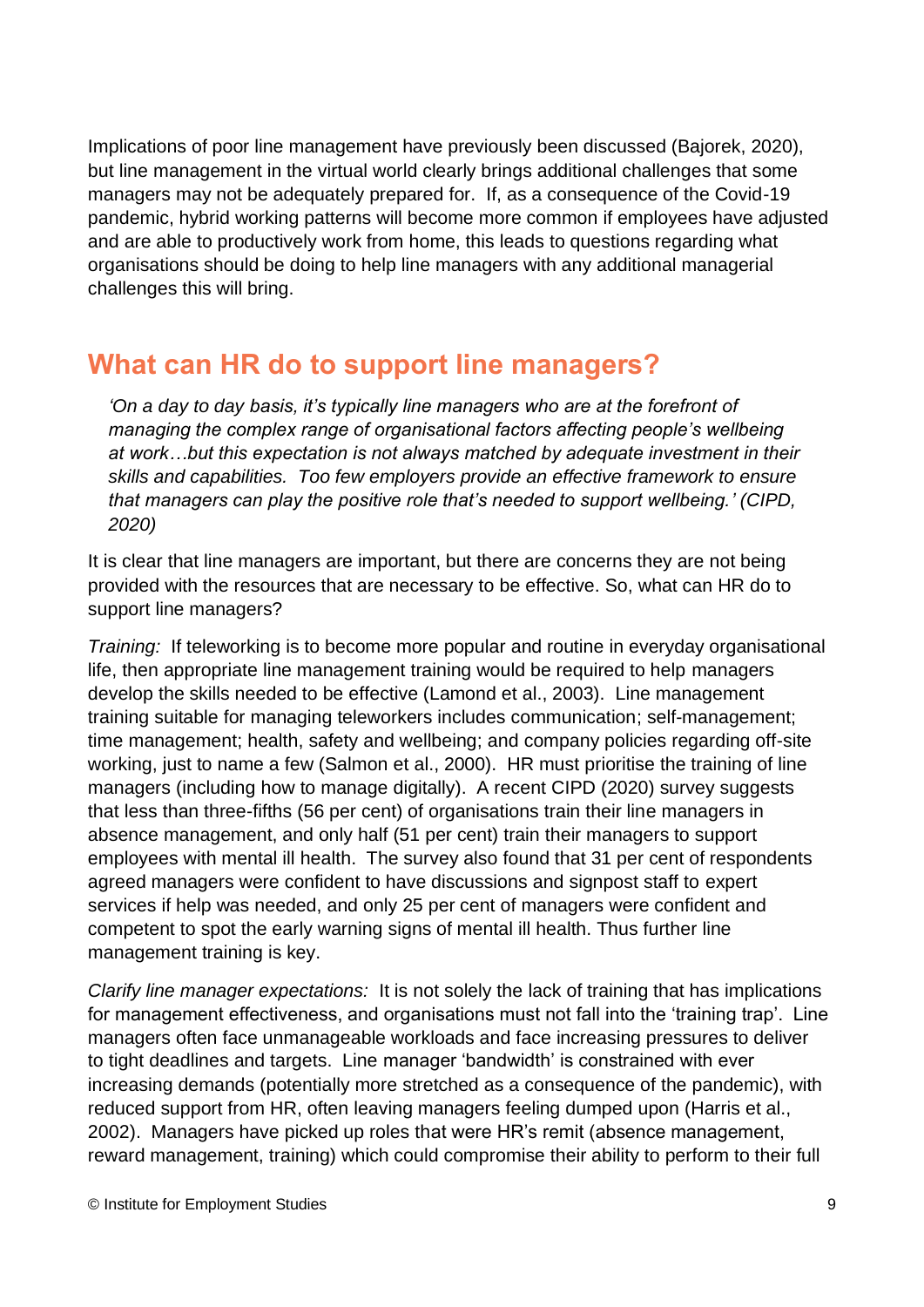potential. Now is the time to consider what the important aspects of line management *should* be and develop a more realistic understanding of line management roles.

*Wellbeing culture:* Line managers are important for employee wellbeing, so it is important that organisational policies and practices promote a culture of positive wellbeing. Results from the CIPD (2020) survey suggest more is to be done here. For example, only 44 per cent of surveyed organisations took a strategic approach to wellbeing by having a standalone wellbeing policy, and a majority of organisations are still taking a reactive rather than a proactive approach to wellbeing. Under half (45 per cent) of organisations reported using specialist knowledge provided by OH providers to help develop 'Good Work' principles or develop health and wellbeing programmes. More can be done to promote the wellbeing agenda within organisations to bolster the message that wellbeing is important, and to support line managers to manage this on a day-to-day basis.

*Manage workloads:* Employee workload needs to be monitored, especially during this time when teleworking is widespread. The 'always on' culture that can be triggered by teleworking can be detrimental for mental health. A third of employees in the CIPD (2020) survey reported their organisation was doing little to address stress at work and presenteeism and leavism (catching up on work during annual leave) have increased. Employees often report an inability to switch off during out of work hours, and being judged by hours worked and on being 'seen to be working', rather than on quality of outputs. It may be too early to understand how this has been affected by the pandemic, but it is sensible for organisations to develop teleworking or remote working policies that employees can discuss with their line managers that support wider organisational policies such as employee wellbeing and performance management.

### **Conclusions**

Organisations should reflect on the Covid-19 pandemic and the changes this may have for the workforce to reassess what organisations need and want from line managers, and develop strategic plans of action regarding how managers are selected and developed. To do this effectively key actions are required:

- **●** Line managers should be selected on the basis of their emotional intelligence, their ability to understand and empathise with employee experience and their effective communication.
- **●** Investment in line management training, including skills to undertake this remotely, is necessary if teleworking is to become a preferred working pattern in the future.
- **●** Organisations need to make employee wellbeing a central priority to ensure that changes in work patterns do not have negative implications for health and wellbeing.
- **●** Employees will have different experiences of teleworking, and line managers must be aware of employee needs.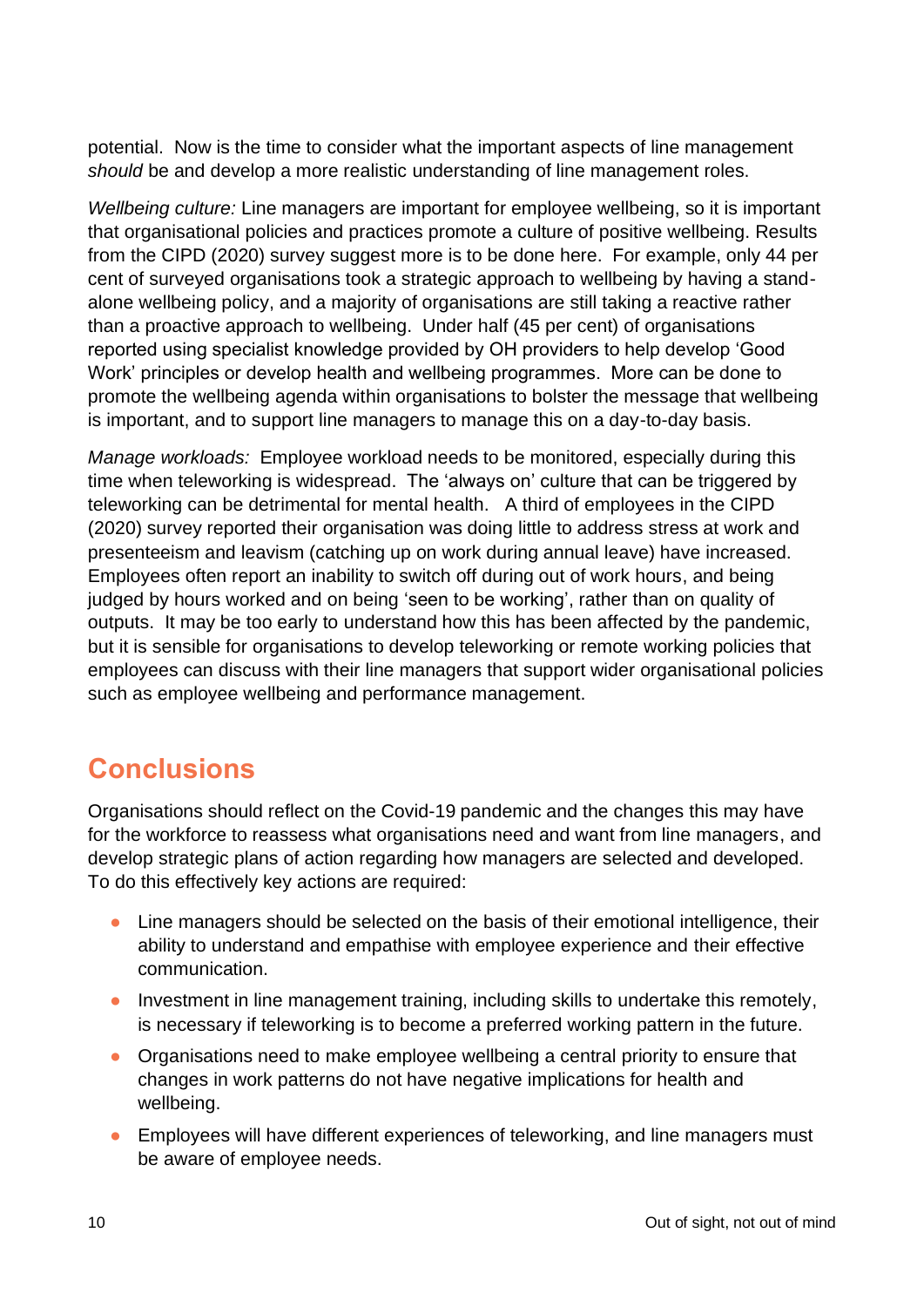**•** Communication channels between line managers and employees and employee teams need to be enabled to reduce the risk of social isolation and ensure employment relationships remain intact.

Out of sight should not mean out of mind, and these actions are key to ensuring this does not occur.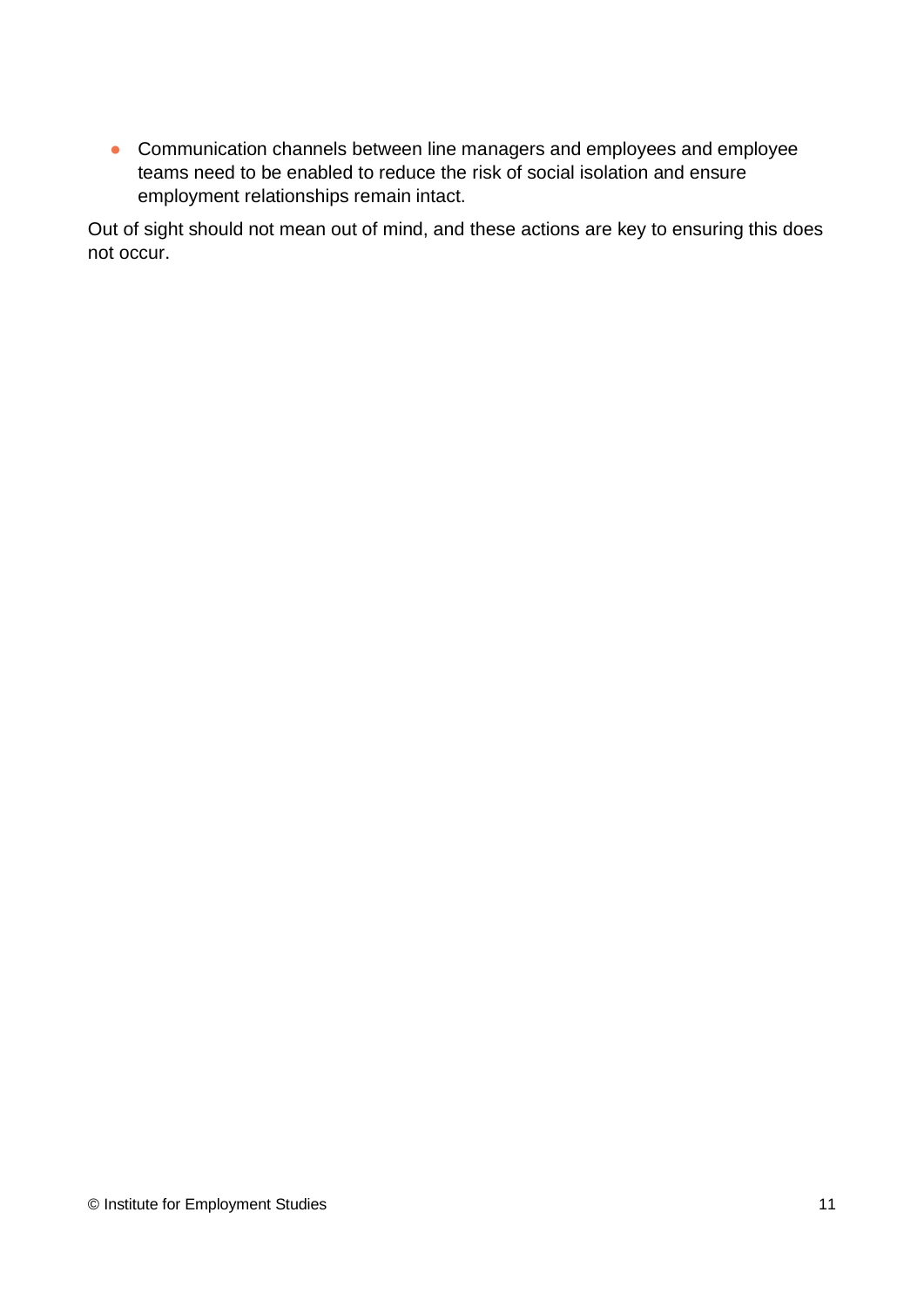# **References**

Bajorek Z (2020), *The Squeezed Middle: Why HR should be hugging and not squeezing line managers*, Report 540, Institute for Employment Studies

Bajorek Z, Mason B and Bevan S (2020), Wellbeing under lockdown: results of a survey of British homeworkers, *Occupational Health at Work*, 17, 29-34

Belzunegui-Eraso A, Erro-Garcés A (2020), Teleworking in the context of the COVID-19 crisis, *Sustainability*,12, 3663; doi:10.3390/su12093662

Bentley TA, Teo STT, McLeod L, Tan F, Bosua R, Gloet M (2016), The role of organisational support in teleworker wellbeing: A socio-technical systems approach, *Applied Ergonomics*, 52, 207-215

Carnevale JB, Hatak I (2020), Employee adjustment and well-being in the era of COVIS-19: Implications for human resource management, *Journal of Business Research*, 116, 183-187

Chartered Management Institute (2020), *The Better Managers manual: Managing the new normal. A practical guide to navigating the impacts of COVID-19*, Chartered Management **Institute** 

CIPD (2020), *Health and Well-being at Work: Survey report*, CIPD

Contreras F, Baykal E, Abid G (2020), E-Leadership and teleworking in times of COVID-19 and beyond: What we know and where do we go, *Frontiers in Psychology*, doi: 10.3389/fpsyg.2020.590271

Dahlstrom TR (2013), Telecommuting and leadership style, *Public Personnel Management*, 42, 438-451

Daniels K, Lamond D, Standon P (2000), *Managing telework: Perspectives from Human Resource Management and Work Psychology*, London: Thomson Learning

Donaldson-Feilder E, Bond FW (2004), The relative importance of psychological acceptance and emotional intelligence to workplace well-being, *British Journal of Guidance and Counselling*, 32, 187-203

Fetters A (2020), *We need to stop trying to replicate the life we had*. The Atlantic

Flood F (2019), Leadership in the remote, freelance and virtual workforce era, in Farazmand A (Ed) *Global Encyclopaedia of Public Administration, Public Policy and Governance*, VA: Springer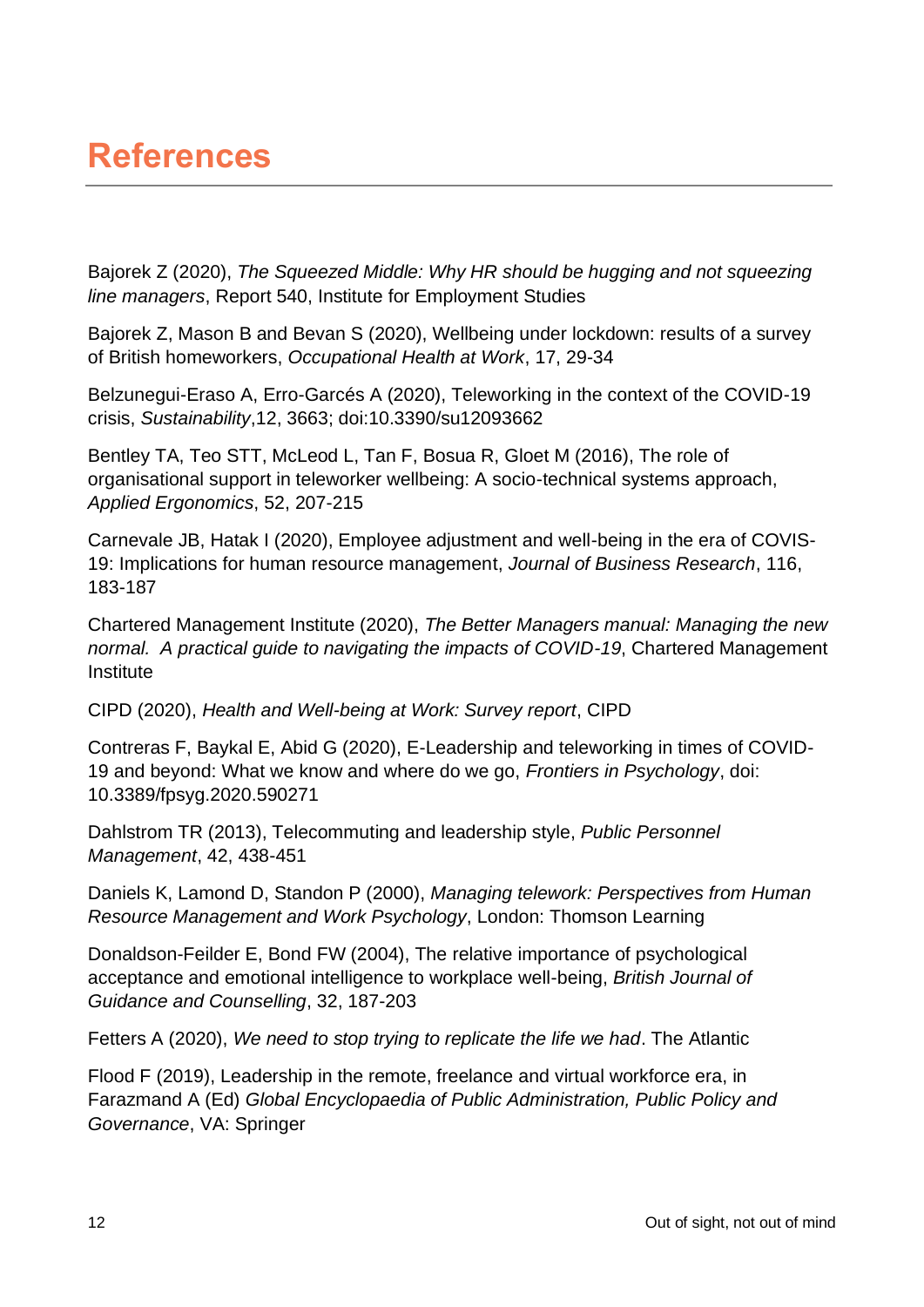Greer TW, Payne, SC (2014), Overcoming telework challenges: Outcomes of successful telework strategies, *American Psychological Association*, 17, 87-111

Harris L, Doughty D, Kirk A (2002), The devolution of HR responsibilities: perspectives from the UK's public sector, *Journal of European Industrial Training*, 26, 218-229

Hiemstra G (1982), Teleconferencing , concern for face and organizational culture. In Burggon M (Ed) *Communication Yearbook 6*, California: Sage

Hirsh W (2018), *Effective performance, development and career conversations at work, Member Paper 138*, Institute for Employment Studies

Hutchinson S, Purcell C (2007), *Line managers in reward, learning and development: Research into practice*, London: CIPD

Keer R, Garvin J, Heaton N, Boyle E (2005), Emotional intelligence in leadership effectiveness, *Leadership and Organization Development Journal*, 27, 265-279

Kristoff A L (1996), Person-organization fit: An integrative review of its conceptualizations, measurement and implications, *Personnel Psychology*, 49, 1-49

Lamond D, Daniels K, Standen P (2003), Teleworking and virtual organisations: The human impact. In Holman D, Wall TD, Clegg CW, Sparrow P, Howard A (Eds), *The New Workplace: A guide to the human impact of modern working practices*, Chichester: Wiley and Sons Publishing

Mayer JD, Salovey P, Caruso D (2000), Models of emotional intelligence. In Sternberg RJ (Ed), *Handbook of Intelligence*, Cambridge: Cambridge University Press

ONS (2020) *Coronavirus and the social impacts on Great Britain: 7 May 2020*, Newport: Office for National Statistics, 2020. Available at: ohaw.co/ONS7May [accessed 19.6.2020].

Poulsen S, Ipsen C (2017), In times of change: How distance managers can ensure employees' wellbeing and organizational performance, *Safety Science*, 100, 37-45

Quisenberry, WL (2018), Exploring how emotional intelligence contributes to virtual teams: Interpretive analysis of a phenomenological study, *European Scientific Journal*, 14, 1857-7881

Wojcak E, Bajzikova L, Sajgalikova H, Polakova M (2016), How to achieve sustainable efficiency with teleworkers: Leadership model in telework, *Procedia Social Behavioural Sciences*, 229, 33-41

Zeike S, Choi K-E, Lindert L, Pfaff H (2019), Managers' well-being in the digital era: Is it associated with perceived choice overload and pressure from digitalization? An exploratory study, *International Journal of Environmental Research and Public Health* 2019, 16(10): 1746, doi: [10.3390/ijerph16101746](https://dx.doi.org/10.3390%2Fijerph16101746)